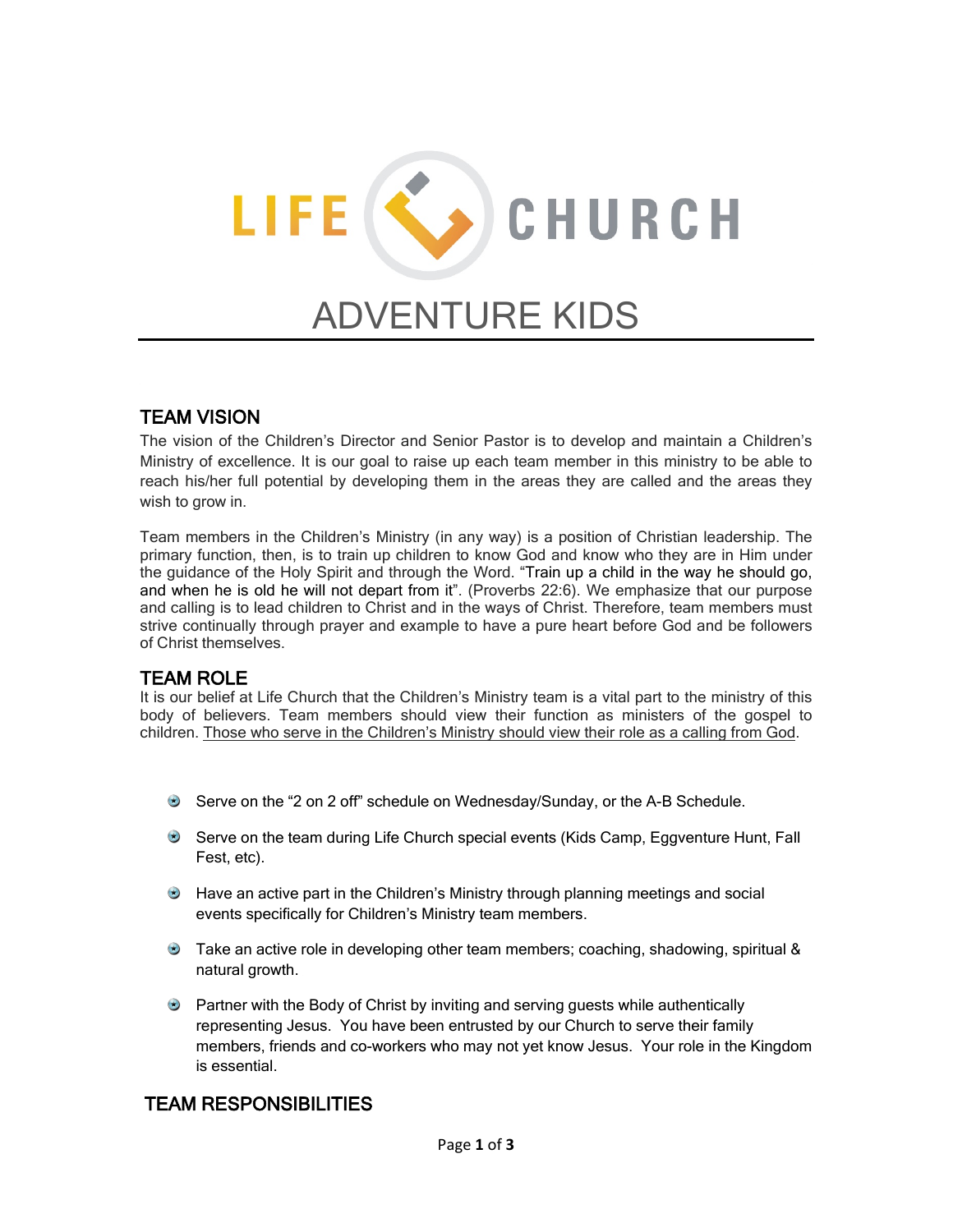- **Email and text message is the primary method of communication.** Please check your email weekly to preview any changes, announcements, scheduled dates etc.
- Serve when scheduled. Contact the other team members in your area when you need a replacement and notify the room owner with any changes to the normal schedule. Schedules are sent out periodically and it is up to the team members to make sure you know when you are scheduled. Should you not be able to find a replacement, contact the children's director to see if there are any substitutes that are on call.
- Attend all mandatory meetings. We attempt to have monthly meetings within each area of the children's ministry to keep everyone on the same page and talk about changes and discuss our areas. These are mandatory meetings.
- Be on time. We allow children to be checked in no earlier than 30 minutes prior to a service. This requires each classroom to be prepped and staffed at this time. Team members are required to be in the classroom 30 minutes before the service with the room prepped and ready for kids.
- **Pre-service Prayer.** Pre-service prayer is held 45 min prior to service on Wednesdays (6:15pm) and 1st service Sundays (8:45am). Prayer lasts 15 minutes to allow time to be in your room prior to the room opening. Prayer is held in the Jungle Room and is required for all team members serving that service.
- "Two on, One off". You may serve two Sundays in a row at a MAXIMUM. The principle goal is for you to have breaks and to attend a service without serving at least once every 3 weeks. It is expected that if you miss a service, to listen or watch it online or you can request a CD if that is not available to you.
- **Prepare.** Pray for God's heart for kids each and every time you serve. Ask God: "How can I effect your kids the most?" or "Lord how do you want class to go today?" or "How can I most authentically demonstrate Your love?" Pray for Heaven's heart and Heaven's hands. If you are teaching, you will also need to plan and prepare for the lesson. Set aside time to go through the lesson and see what materials, if any, you will need. Plan out the order and timing of how the service will go. Communicate what you need the helpers to do prior to service for a smooth service.
- **Dress in a manner that would honor Christ**. What we wear can sometimes speak louder than what we say. Be mindful to not dress in a manner that would be distracting. The attire is business casual for Sunday morning; so do not wear shorts, halter tops/spaghetti straps, or short skirts. Nice jeans are suitable attire for all services. Use discretion. If you think your attire is questionable, that it could potentially distract someone, then simply do not wear it.

#### Men

- Slacks, Jeans: Jeans are permitted for morning services and must not have holes/rips.
- *Shirts:* Collared shirts and tee shirts. (please no loud graphic tees)
- Shoes: No flip-flops.

#### **Women**

- Tops/Blouses: Shoulders should always be covered. The shirt's fit should be comfortable yet appropriate, not be low cut, and not rise above the waistline.
- Bottoms: Skirts and shorts should fall at the knee.
- Social Media Awareness. As a kids ministry leader, you may be seen by our partners, attendees, and outside parties as a representative of our church. This means that while